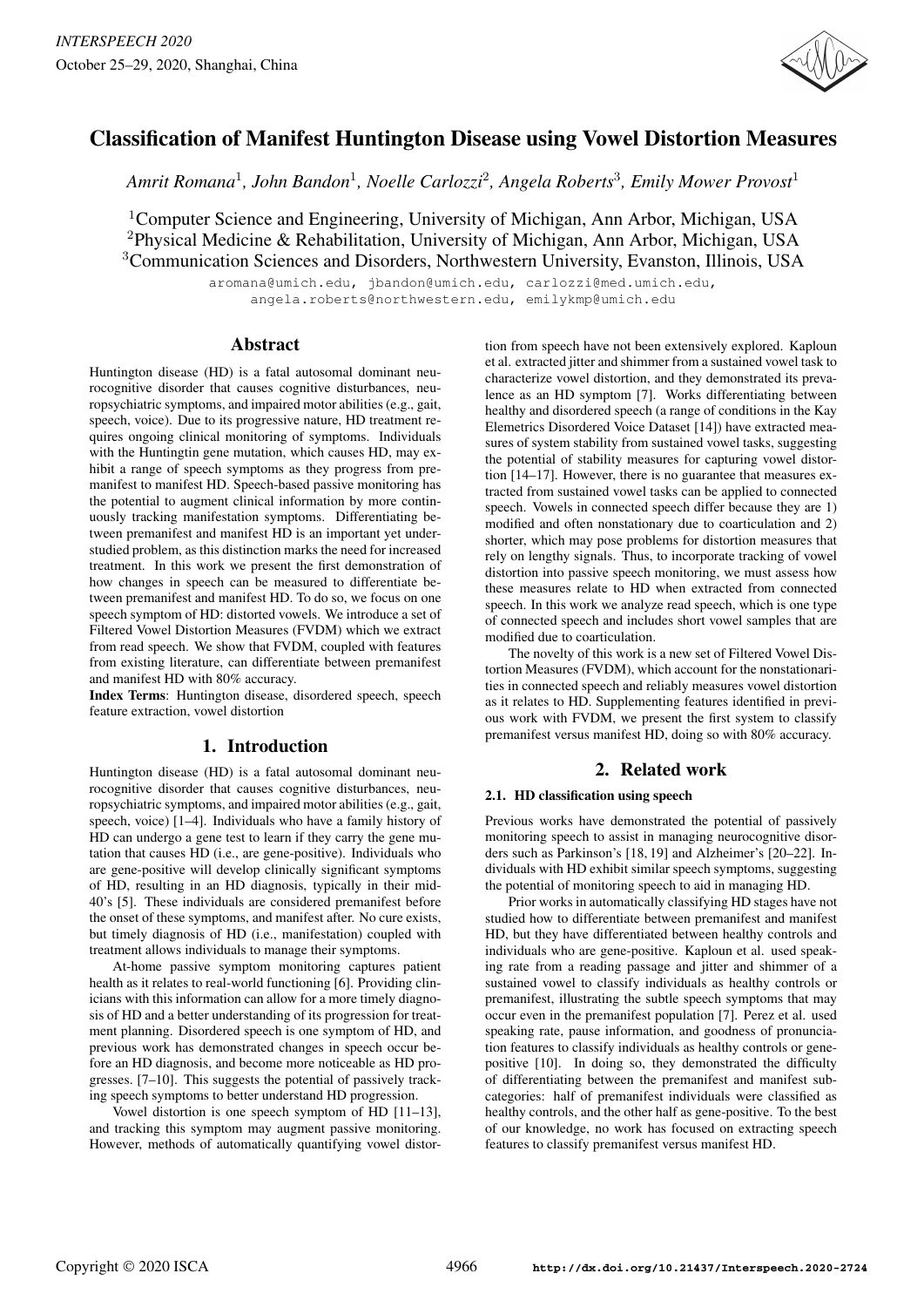### 2.2. Vowel distortion

Vowel distortion is a prevalent symptom of HD [11–13]. Prior works have quantified vowel distortion from sustained vowels using a variety of perturbation measures, and used these measures to classify a range of disorders. As mentioned above, Kaploun et al. used jitter and shimmer from a sustained vowel task to differentiate between healthy controls and individuals with premanifest HD [7]. Vaziri et al. extracted the correlation dimension (CD) and the Maximal Lyapunov Exponent (MLE) from sustained vowels, and used these measures to classify voice disorders in the Kay Dataset [17]. Little et al. extracted recurrence period density entropy (RPDE) and detrended fluctuation analysis (DFA) from sustained vowels to more accurately classify voice disorders in the Kay Dataset [15]. An open question is if these measures can provide insight into manifest HD.

Furthermore, these previous works have only examined measuring vowel distortion in sustained vowel tasks, potentially limiting their applicability to connected speech. These tasks allow for the analysis of vowel distortion without needing to account for changes due to coarticulation, which is the influence of surrounding phones on the vowel of interest. Coarticulation may lead to changes in the vowel, including nonstationarities (i.e., changing mean and variance) [15, 23], which limit the applicability of some existing vowel distortion measures. These controlled tasks also allow for analysis on longer signals, and the applicability of some measures may be further limited if they do not scale to the short vowels within connected speech.

# 3. Data description

In this paper we use data collected as part of a study on acoustic biomarkers for HD at the University of Michigan. The participants in this study provided speech samples that were recorded at 44.1kHz with a Hosa XVM-102M XLR microphone. We use two tasks: the sustained vowel, in which participants were instructed to hold the vowel /a/ for as long as possible, and the Grandfather Passage (GFP). The GFP contains nearly all of the phonemes of American English and is a standard reading passage used in assessing motor speech and voice disorders [24].

The data contains speech from 62 individuals, in which 31 are healthy controls and 31 are gene-positive. Gene-positive individuals are assigned to specific HD stages (premanifest, manifest early-stage, and manifest late-stage) using the Unified Huntington's Disease Rating Scale (UHDRS) [25]. First, the premanifest versus manifest labels are determined based on the clinician-determined Diagnostic Confidence Level (DCL) within the Total Motor Score (TMS) portion of UHDRS. DCL ranges from 0 (no symptoms) to 4 (symptoms of HD with >99% confidence). We label participants with a DCL of less than 4 as premanifest, and participants with a DCL of 4 as manifest. Within the manifest group, we label participants as earlyor late-stage based on their Total Functional Capacity (TFC) scores [26]. TFC scores provide a clinician-rating of functional capacity, and range from 0 (low functioning) to 13 (high functioning). We label participants with a TFC score of 7-13 earlystage and those with a TFC score of 0-6 as late-stage [10, 27].

This paper focuses on analyzing speech of gene-positive individuals. Of these participants, one was unable to hold the sustained vowel. To provide a consistent comparison across experiments, we exclude this participant from our analysis. Thus in this paper we use data collected from 30 individuals: 12 premanifest, 11 with early-stage HD, and 7 with late-stage HD. We focus on differentiating between premanifest and manifest.

# 4. Methods

#### 4.1. Data segmentation

We segment three vowel sample types: sustained vowels, shortened sustained vowels, and vowels extracted from the GFP. Table 1 summarizes these samples.

We first analyze the sustained vowel recordings. In this task participants were instructed to hold the vowel /a/ for as long as possible and the interviewer provided an example. Recordings varied in length (12.8s  $\pm$  8.5s), as some participants could hold the vowel for longer than others. To enable a consistent comparison, we segment two seconds of the vowel for each participant, as in [16]. We drop the initial second of the sample, as during this time participants were settling in to a stable vibration. A similar assumption was made in [15]. We then choose to use the beginning two seconds of the remaining sample. Thus, for each participant, we extract the sustained vowel (SV) sample from seconds 1-3 of their sustained vowel recording.

To analyze vowel distortion within read speech, we manually segment the vowels from GFP recordings. We focus on phones that closely resembled the sounds in SV, as this would limit potential variation due to sound. More specifically, we extract the phones  $\lceil \alpha \rceil$  (as in the the second /a/ in "grandfather"), [ $\Theta$ ] (as in the final /a/ in "banana"), and [ $\Theta$ ] (as in "small"). We listen to each GFP recording to identify occurrences of these phones, and then identify their endpoints by assessing changes in the sound and associated spectrogram. We verify that the sound of the resulting sample minimally contained surrounding phones. The number and length of samples vary by each participant, as there were variations in pronunciation and noise, making some occurrences of the phones difficult to segment. Ultimately, we extract 11.6  $\pm$ 1.7 vowel samples for each participant, and these are  $140\text{ms} \pm 94\text{ms}$  in length. We refer to these samples as GFP vowels (GFPV).

To understand the impact of vowel length versus vowel changes within read speech, we sample an intermediate set of vowels from SV, but of a length representative of GFPV. We sample shortened sustained vowels (SSV) by choosing 10 segments of 140ms (the average length of GFPV) from each SV.

Table 1: *Three types of vowel samples*

| Sample type | <b>Description</b>                                                                                               |  |  |
|-------------|------------------------------------------------------------------------------------------------------------------|--|--|
| SV          | 2 seconds of holding the vowel /a/                                                                               |  |  |
| SSV         | 10 randomly selected segments<br>from the SV, each 140ms                                                         |  |  |
| <b>GFPV</b> | The phones $[a]$ , $[\partial]$ , and $[\partial]$<br>manually segmented from the<br>Grandfather Passage reading |  |  |

#### 4.2. Feature extraction

Baseline features. We first develop a set of baseline features for the task of classifying premanifest versus manifest HD. In prior work, Perez et al. extracted 252 features (81 relating to speaking rate, 100 relating to pause information, and 71 relating to goodness of pronunciation) from the GFP (for details, see [10]). They demonstrated that these features could differentiate between healthy individuals and gene-positive individuals with 87% accuracy, but did not focus on separating the premanifest and manifest populations.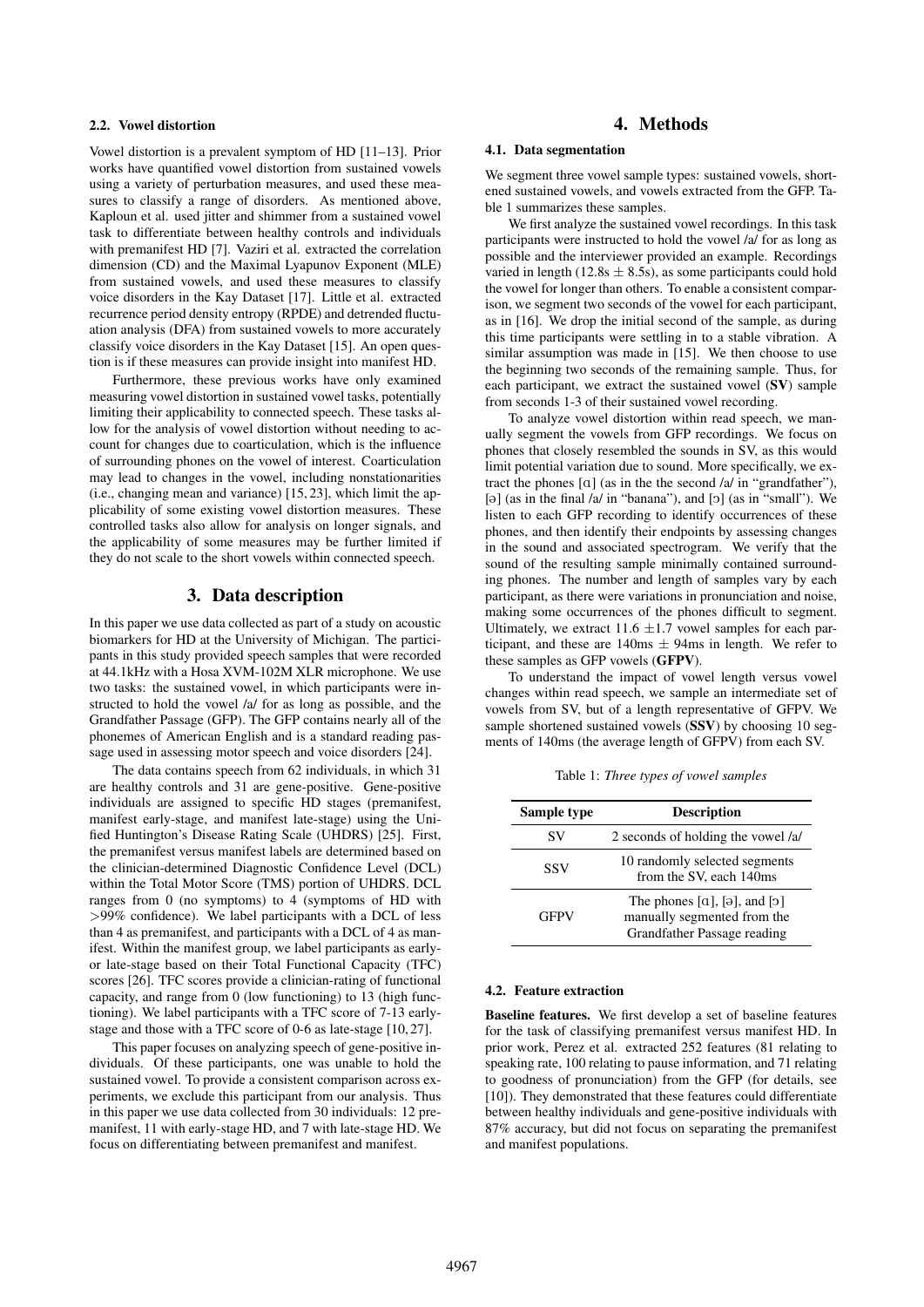

Figure 1: *Pipeline for extracting Filtered Vowel Distortion Measures (FVDM). Note: MCV=multiplicative component variance, ACV=additive component variance, VS=vowel stability, HE=hurst exponent, R/S=rescaled range*

Vowel distortion measures overview. In the previous works highlighted in Section 2.2, researchers extracted a range of vowel distortion measures from sustained phonation: jitter and shimmer, CD, MLE, RPDE, and DFA. In our preliminary analysis, when extracted from GFPV, DFA was notably more correlated with HD manifestation than other measures. Thus, we limit our discussion of existing measures here to DFA.

In the remainder of this section we introduce the Hurst exponent (HE) and describe two types of vowel distortion measures derived from this: DFA and our proposed  $FVDM<sup>1</sup>$ . We extract DFA from SV, SSV, and GFPV. FVDM are designed for short segments of vowels, so we extract FVDM from SSV and GFPV. For each participant we aggregate the values of all individual vowels within SSV and GFPV with six statistics: minimum, median, maximum, range, mean, and standard deviation.

Hurst exponent introduction. The HE is an index of series stability [28]. If we think of distorted vowels as "unstable," we can use the HE to quantify this. An HE closer to 1 indicates more stability, and an HE closer to 0 indicates more distortion. This level of interpretability makes the HE a desirable measure. The traditional approach for extracting the HE is rescaled range analysis (see [28]). This approach involves dividing the signal into small windows, evaluating the deviation from the mean within each window, and calculating the average rescaled range (R/S) across all windows of that size. This process is repeated for windows of larger sizes. The slope of the line fit to the graph of log(average R/S) versus log(window size) is the HE. In general this process expects that within each window the signal is stationary. DFA, described below, is a technique that can be used when stationarity does not hold within each window, and has previously been applied to speech signals [15]. However, as we also describe below, despite potential nonstationarities in small windows, we find that the traditional R/S approach generally produces a linear log-log plot. Thus we also explore the use of this approach to measure speech stability.

Detrended fluctuation analysis. DFA is a method for estimating the HE from data when nonstationarities are present [29]. The obtained measure is also referred to as DFA. The primary difference between DFA and the R/S approach is that DFA removes trends within each window by fitting and adjusting for low-order polynomials. We extract DFA using Python [30].

Filtered vowel distortion measures. We propose a set of FVDM that can describe the distortion of vowels within connected speech even when nonstationarities are present. Our pipeline for extracting these measures, which is summarized in Figure 1, first quantifies and corrects for the multiplicative and additive trends causing the nonstationary, and then calculates the HE of the remaining signal using the R/S approach. The main idea is that the trend components removed by DFA may themselves contain relevant information about HD manifesta-



Figure 2: *IMF Variance for SSV*

tion. As a result, we aim to quantify these trend components, while also using the HE to estimate stability. The proposed pipeline provides three FVDM for each vowel: multiplicative component variance (FVDM-MCV), additive component variance (FVDM-ACV), and vowel stability (FVDM-VS).

Step 1: Removing the multiplicative trend. A multiplicative trend in speech indicates changes in volume. We hypothesize that individuals with manifest HD will have a higher variance in their volume. We address this trend by first calculating the average decibels relative to full scale (dBFS, a measure of amplitude) of the vowel. We then apply a convolutional filter, with a window of 25ms and a shift of 10ms, to calculate the average dBFS within each window. We calculate the variance of these dBFS values and save it as FVDM-MCV. We then correct for this trend by applying the necessary gain or decay to each window so that it matches the average dBFS of the entire vowel.

Step 2: Removing the additive trend. An additive trend in speech is a potential artifact of coarticulation. We hypothesize that individuals with manifest HD display different patterns of coarticulation, which will be evident in the variance of this trend. We address the additive trend using empirical mode decomposition-based filtering. Wu et al. demonstrated that additive trends could be removed by decomposing the signal into intrinsic mode functions (IMFs) [31]. Certain IMFs will contain signal information, and others will contain trend information. Chatlani et al. provide methods to associate IMFs with each component for voiced sounds, which have distinct IMF properties [32]. They demonstrated how the variance of each IMF component drops after the fourth IMF, and suggest that the first four IMFs contain relevant signal information. Figure 2 illustrates that within our SSV data the first six IMFs have higher variance, after which variance drops. Based on this analysis, we decompose the signal into IMFs [33], sum the first six IMFs to reconstruct the stationary vowel, and sum the remaining IMFs as the additive component. We calculate the variance of this additive component and save it as FVDM-ACV.

Step 3: Calculating stability. Finally, we explore using the traditional R/S approach to calculate the HE of the filtered signal [30]. Although the filtering process corrects for stationarity across the entire signal and not necessarily within small windows, we find the R/S approach generally produces a linear loglog graph, suggesting we can use the slope of this graph without detrending in the small windows. This gives us FVDM-VS.

<sup>1</sup>Code available at https://github.com/amritkromana/FVDM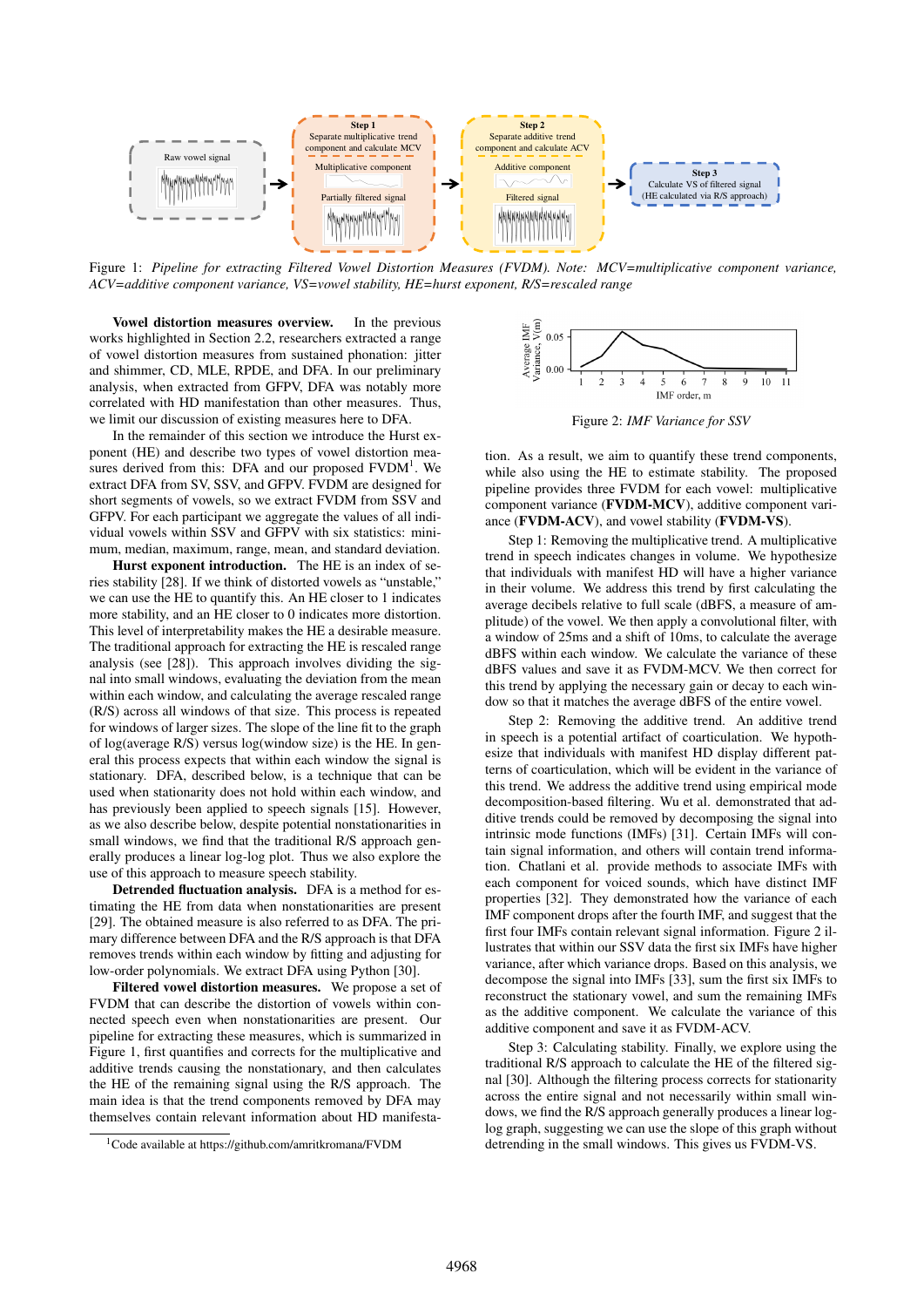### 5. Results

#### 5.1. Feature correlations across sample types

Table 2 lists the correlations between the vowel distortion measures extracted from each sample type and the manifest labels. For both DFA and FVDM we see that the correlations are highest when measured from GFPV, suggesting that vowel distortion is more pronounced within read speech. We particularly highlight the high correlation of 0.75 between the range of FVDM-VS and the manifest label, suggesting that individuals with manifest HD exhibit a wider range of vowel distortion within speech when compared to premanifest individuals. The correlations for FVDM-ACV are not as strong as hypothesized, but we find a significant negative correlation between the minimum FVDM-ACV and the manifest label, which is consistent with less articulator movement due to disease manifestation. Finally, we find that several statistics over FVDM-MCV are positively correlated with manifest HD, suggesting that individuals with manifest HD exhibit more volume variation within vowels.

Table 2: *Spearman correlation coefficients between vowel distortion features and manifest label for each sample type. Significant correlations (p* < *0.05) are in bold. Note: SV=sustained vowel, SSV=shortened sustained vowels, GFPV=Grandfather Passage vowels, DFA=Detrended fluctuation analysis, FVDM=Filtered vowel distortion measures, VS=Vowel stability, ACV=additive component variance, MCV=multiplicative component variance.*

| Sample      | Stat  | DFA     | VS      | <b>FVDM</b><br>ACV | <b>MCV</b> |
|-------------|-------|---------|---------|--------------------|------------|
| <b>SV</b>   |       | $-0.24$ |         |                    |            |
| SSV         | min   | $-0.23$ | $-0.30$ | $-0.13$            | 0.11       |
|             | med   | $-0.26$ | $-0.15$ | $-0.06$            | 0.31       |
|             | max   | $-0.07$ | 0.12    | 0.03               | 0.39       |
|             | range | 0.22    | 0.37    | 0.21               | 0.33       |
|             | mean  | $-0.20$ | $-0.17$ | $-0.06$            | 0.35       |
|             | std   | 0.23    | 0.37    | 0.20               | 0.31       |
| <b>GFPV</b> | min   | -0.63   | -0.69   | $-0.41$            | 0.04       |
|             | med   | -0.51   | $-0.36$ | $-0.20$            | 0.12       |
|             | max   | $-0.19$ | 0.00    | $-0.14$            | 0.47       |
|             | range | 0.61    | 0.75    | 0.09               | 0.48       |
|             | mean  | -0.43   | -0.46   | $-0.20$            | 0.35       |
|             | std   | 0.58    | 0.71    | $-0.06$            | 0.47       |

#### 5.2. Classifying manifest HD

We explore the feasibility of detecting HD manifestation from speech by training a logistic regression model to predict if a speaker has premanifest or manifest HD. We train the model using a leave-one-subject-out paradigm. Our baseline feature set includes the features from [10] and we augment this set with DFA and FVDM. We use DFA and FVDM extracted from the GFPV samples because the baseline features were extracted from the GFP, and this provides the most insight into how to passively predict manifestation from connected speech. We perform z-score normalization on each of the features. We use three-fold cross-validation over the training data to choose the number of features (5, 10 or 15, selected using maximal relevance minimum redundancy (mRMR) [34]) and the inverse regularization parameter (0.1 or 1). Table 3 lists classification accuracies averaged over 10 random initializations of the model.

Table 3: *Accuracy in classifying premanifest vs manifest HD: mean and std across all subjects and 10 model initializations*

| <b>Features</b>                 | <b>Classification Accuracy</b> |  |  |
|---------------------------------|--------------------------------|--|--|
| <b>Baseline</b><br>Baseline+DFA | $0.63 + 0.04$<br>$0.68 + 0.04$ |  |  |
| Baseline+FVDM                   | $0.80 + 0.03$                  |  |  |

Table 4: *Confusion matrix from Baseline+FVDM manifest HD classification experiment. Rows=label, columns=prediction.*

|                      | <b>Premanifest</b> | <b>Manifest</b> |
|----------------------|--------------------|-----------------|
| Premanifest          | 0.81               | 0.19            |
| Early-stage manifest | 0.30               | 0.70            |
| Late-stage manifest  | 0.03               | () 97           |

While DFA improves baseline classification, FVDM provide a greater improvement. Table 4 illustrates how the Baseline+FVDM model classifies late-stage manifest with high accuracy, but has more difficulty differentiating between premanifest and early-stage manifest.

Further analysis into the Baseline+FVDM model shows that mRMR selects FVDM-VS range and standard deviation for each training fold. The learned  $\beta$  parameters for FVDM-VS range and standard deviation are significant for 65% and 58% of training folds, respectively. We also confirm that these  $\beta$  parameters are interpretable. The positive  $\beta$  parameters illustrate that individuals with manifest HD exhibit a higher range of vowel distortion within speech compared to individuals with premanifest HD ( $\beta = 0.62 \pm 0.30$  for range and  $\beta = 0.42 \pm 0.13$ for standard deviation). While Table 2 demonstrates that other statistics over FVDM-VS and some statistics over FVDM-MCV and FVDM-ACV are correlated with the manifest label, mRMR only includes these features in a small number of cases.

FVDM provide information that is supplementary to existing speech features, and improve manifest HD classification accuracy from 63% to 80%. Furthermore, we observe that the relationship between FVDM and HD manifestation is consistent with understandings of vowel distortion within HD [11–13].

## 6. Conclusions

In this paper we present FVDM, a small and human interpretable feature set. We show that these features can classify HD manifestation with 80% accuracy. These results bring us closer to being able to passively detect HD manifestation.

In future work we will analyze how FVDM compare across different vowels. We will then explore how the FVDM pipeline can be coupled with vowel detection methods to automatically extract FVDM from spontaneous speech (as opposed to read speech). Finally, we will examine the use of FVDM to classify other disorders which present themselves with distorted vowels.

# 7. Acknowledgements

We thank the Investigators and Coordinators of this study, the study participants, the Huntington Study Group, and the Huntington's Disease Society of America. This work was supported by the National Institutes of Health (NIH), National Center for Advancing Translational Sciences (UL1TR000433), the Heinz C Prechter Bipolar Research Fund, and the Richard Tam Foundation at the University of Michigan.